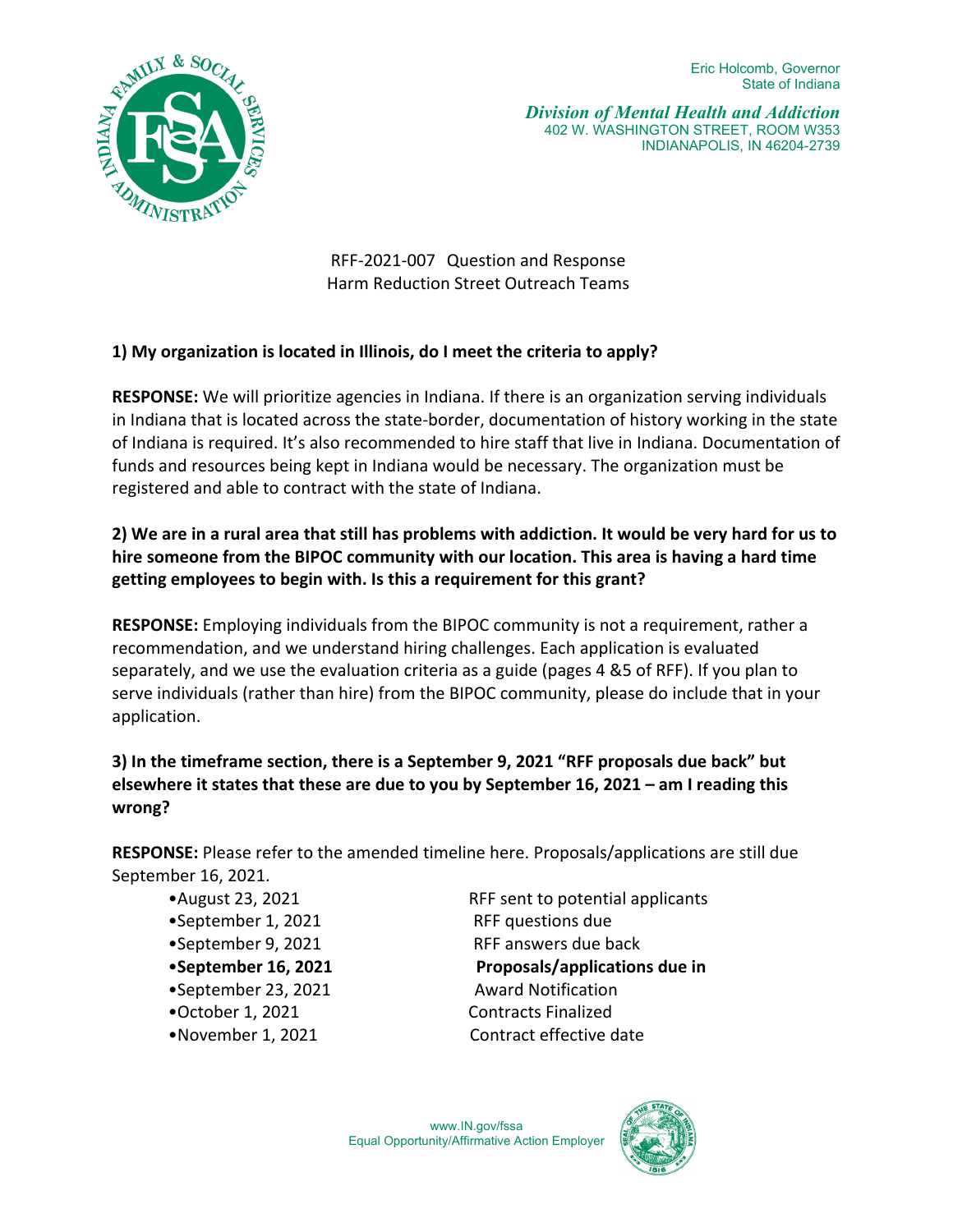## **4) I noticed in the RFF, it mentioned a funding cap of \$140,000 for FY21, is that Oct 1-Sept 30 or is it ending on the normal state fiscal year (that I'm used to anyway!) June 30?**

**RESPONSE:** The \$140,000 budget is for the 2-year grant period (October 1, 2021-September 30, 2023). Based on the evaluation we may offer funding renewal past 09/30/23.

## **5) Are there priority populations for this funding? Such as high health disparate or youth/young adults?**

**RESPONSE:** We would like to see a focus serving BIPOC communities. Other traditionally underserved or at-risk populations are a plus.

# **6) Is the evaluation team one of the existing/prior teams, such as Prevention Insights or Thomas P Miller and Associates? Or is evaluation directly with DMHA? Or do we have to find our own?**

**RESPONSE:** We will contract with an external evaluator; grantees do not need to find their own evaluation team.

# **7) Would I be able to apply for this grant as an individual with no assoc. with a non for profit? Would I be able to partner with Ship Happens as a SSP since they serve my county?**

**RESPONSE:** For this funding, the applicant does need to be associated with an agency/organization. The applicant will oversee the hiring & employment of the outreach workers & supervisor.

**8) We see this possibility as an incredible opportunity to expand the reach of the Recovery Cafes into the communities by being able to connect with individuals and provide peer support in the spaces where they currently congregate (often related to bus stops, homelessness services and other pockets of the community). Our question is whether We Bloom can apply on behalf of all the IN Recovery Cafes (there are 5 currently and 5 forthcoming in October) or should they apply individually?**

**RESPONSE:** Applicants are open to apply as an individual organization, or on behalf of a network (the Recovery Cafes). Feasibility must be reflected in the proposal & budget appropriate to the scope of the project. It's asked that there be some time dedicated to selfcare for outreach workers, as they will provide harm reduction resources or support to folks who are in active use, and we want to be mindful of potentially triggering situations.

# **9) I am interested in applying for the RFF Hard Reduction grant program and wanted to see what our next steps would be.**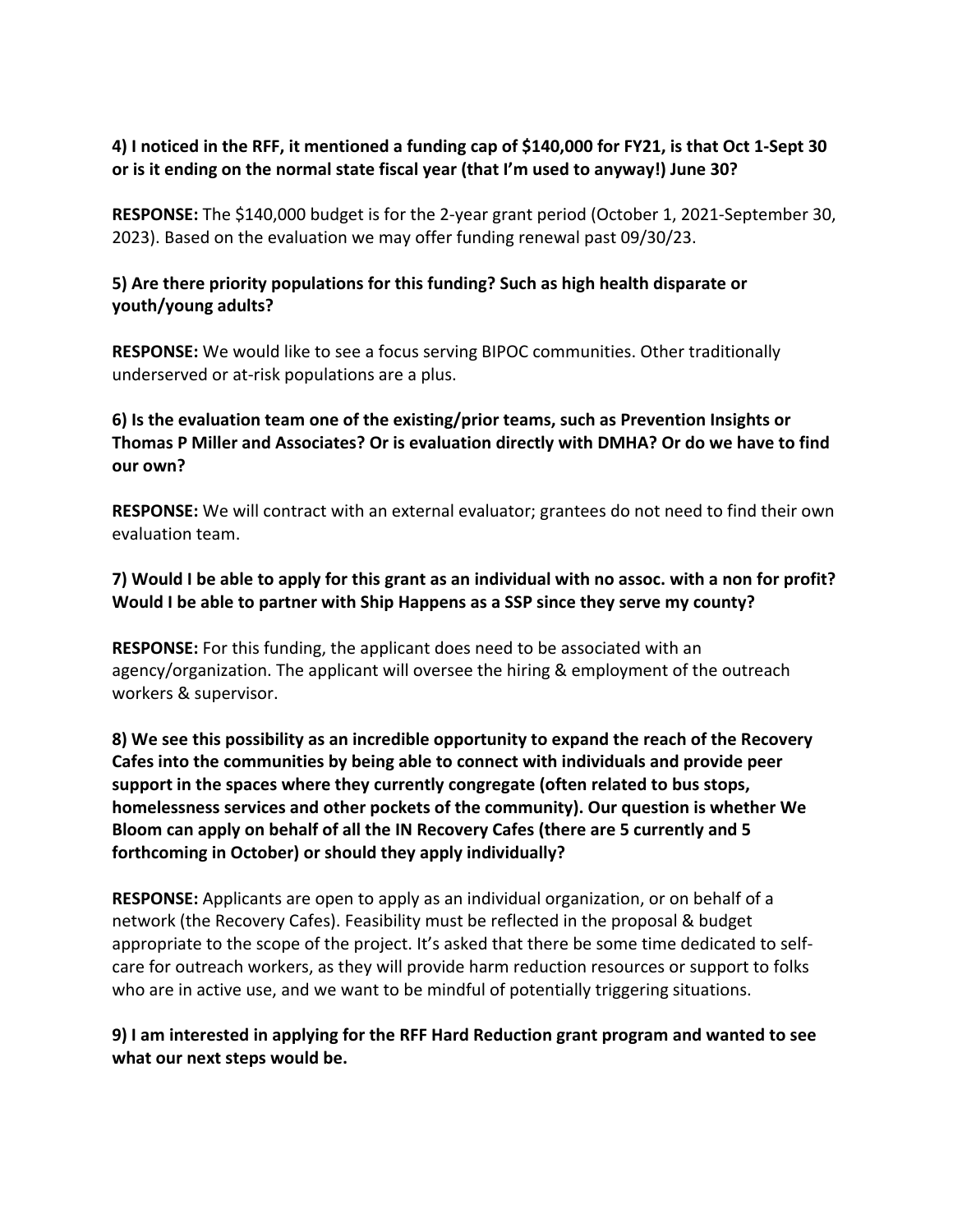**RESPONSE:** The next step is sending a completed proposal by September 16 , 2021.This includes: (1) Cover letter with contact information (2) Project narrative (need for the project, plan of operation, applicant experience and quality of key personnel) (3) Budget. The entire proposal should not exceed 10 pages. Then, our team will review the proposals and send an award notification to the selected organizations.

**10) In reference to "qualified community organizations..." - When the document states that the applicant will "be connected to at least one of the following:", how is this connection defined? Does this mean that our agency works with groups that are listed or are one of the groups listed. We are a non profit social services agency that that provides case management services to families, connects families to resources, and provides basic needs support including neighborhood feeding programs. It would appear to me that we are a "qualified applicant" but thought I would check?**

**RESPONSE:** Organizations must be connected to the local community through *at least one* of the following: homeless shelter, syringe service program, recovery community organization, recovery café, or local non-profit experienced with harm reduction. It's asked that you provide information on how your organization has one of these connections to the community.

# **11) Could the requirement of DMHA approved training be completed after award of grant or does it need to have already been completed before applying?**

**RESPONSE:** DMHA will provide the required training after the grant has been awarded.

**12) What exactly are included in the harm reduction kits? Are** the harm reduction kits provided to the agency or paid for as part of the awarded budget?

**RESPONSE:** Harm reduction kits will be assembled by the grantee and should be factored into the budget. Harm reduction kits will include naloxone, pamphlets on local resources, water, and other items as identified by your agency.

## **13) How widespread or close together will award recipients be? In other words, how many recipients will there be in Indiana, or certain regions/zip codes?**

**RESPONSE:** There is not a maximum on the number of awards in a geographic location, it's based on need, and other information listed under the evaluation criteria (pages 4 & 5 of RFF).

**14) Regarding personnel, the document mentions at least "2 workers and one supervisor with a maximum of 10 hours per week..." Does this mean that total hours "worked" is 10 per street worker or is this just the number of hours worked on the street? Will they work additional hours as well? Same question for the supervisor - Will that individual work just 3 hours per week or is that just the supervisory work and they will have other duties?**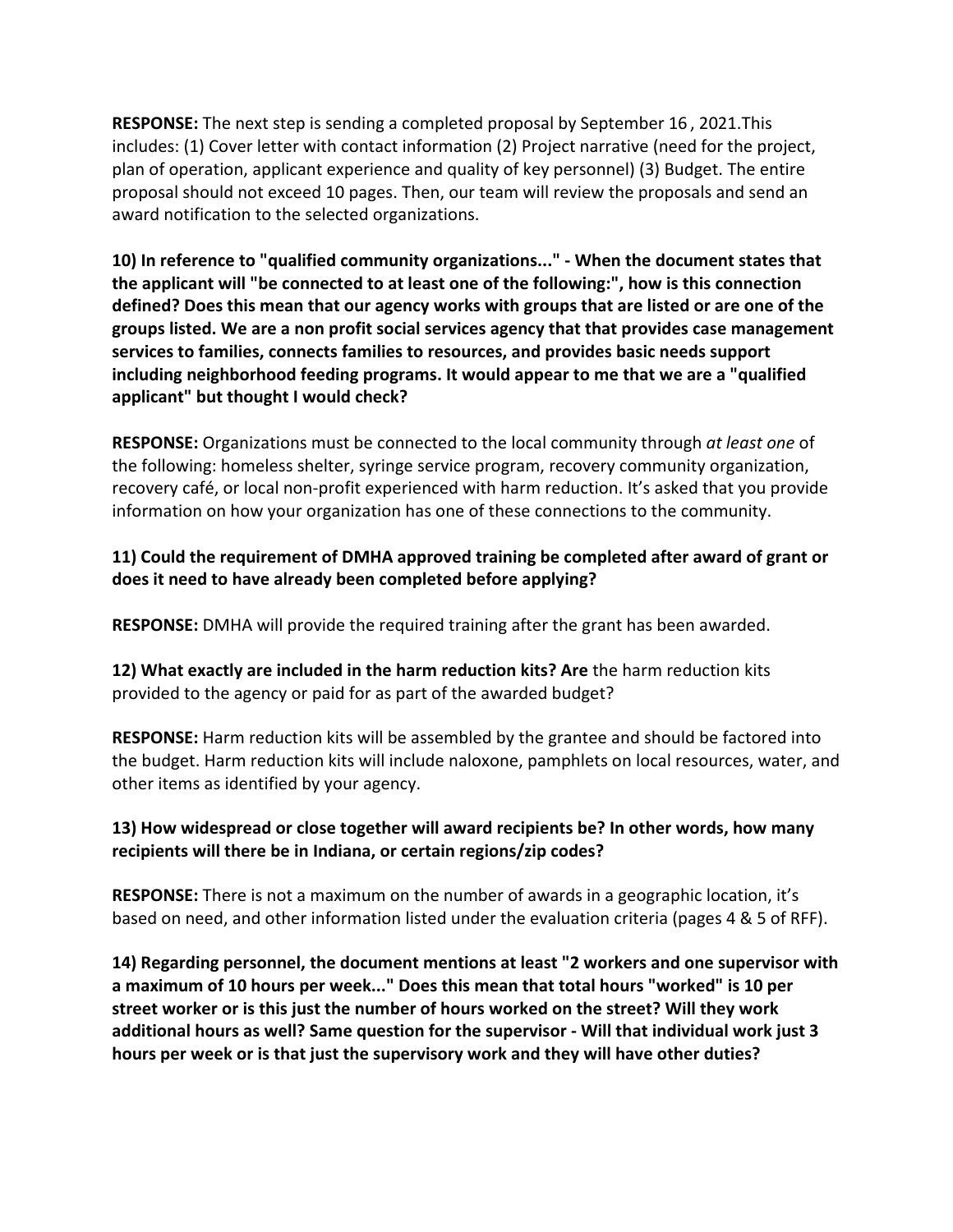**RESPONSE:** For personnel, both Outreach Workers & the Supervisor should not exceed 10 hours per week of work dedicated to this project. If all three team members work the maximum of 10 hours/week, it will be a combined 30 hours for the team worked that week. The intention is that outside of street work, agencies allot time to self-care, training, data tracking/reporting, and participation in the evaluation with the evaluation team. The evaluation portion shouldn't take more than 2 hours per month for all team members. This funding is likely to be a supplement, and not provide full-time employment for the Outreach Workers or Supervisor.

**15) On page 3, it identifies a mandatory series of "bi-monthly meetings with the evaluation team". Can you verify bi-monthly in this case means every other month (or is it twice a month)?**

**RESPONSE:** Bi-monthly meetings will be once every two months.

**16) Who will be required to attend the bi-monthly meeting? Will it be only the supervisor, or will all team members need to attend?**

**RESPONSE:** All HRSO team members should attend the bi-monthly meetings with the evaluation team.

**17) Is there a required budget template to use?**

**RESPONSE:** No.

## **18) Is there an administrative cap on the funding or can we use the 10% de minimus rate (or a federal NICRA)?**

**RESPONSE:** Administrative cap needs to be 5% or less.

**19) Extent of the Need: Page 4- "Include data/numbers on naloxone deployment and number of individuals in need". For this section, I would like to clarify what is being asked specifically. Should we be sharing the number of Naloxone doses given out? Is there specific data that needs to be shared in regard to the number of people in need?**

**RESPONSE:** Naloxone doses given out & numbers about clients served at your organization are helpful. The Next Level Recovery website is a great resource for local/county-level data: https://www.in.gov/recovery/data/. SAMHSA is also a great resource: https://www.samhsa.gov/data/data-we-collect/n-ssats-national-survey-substance-abusetreatment-services.

## **20) With regard to this statement, "Ability to form an outreach team of three people" We are wondering if we need to specify the names of the individuals involved. Additionally, we are**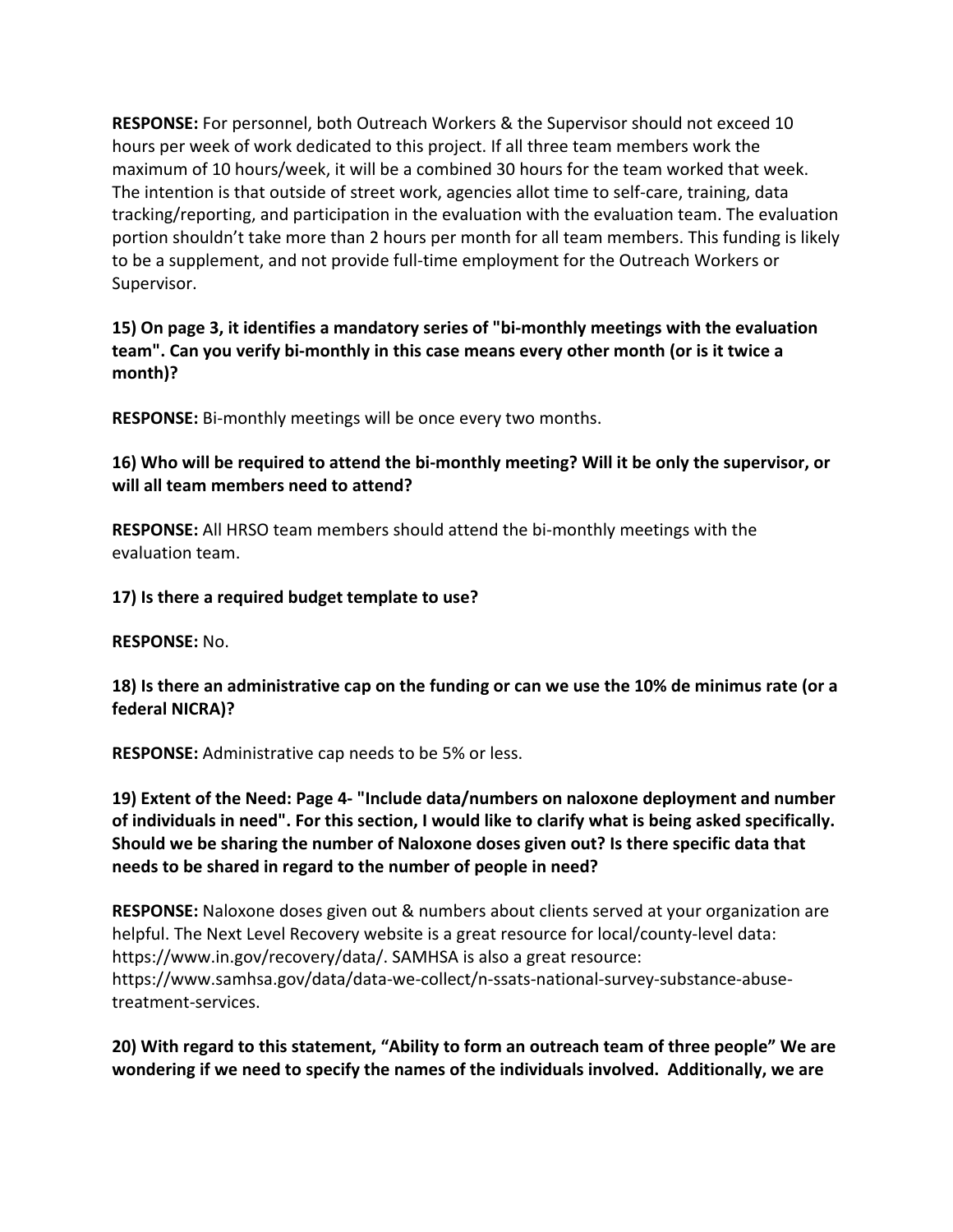## **wondering if these individuals can be employed by entities beyond the lead "community organization" specified above.**

**RESPONSE:** No need to specify staff names. If you have staff that plan to work on this project, let us know, otherwise there will be some project start up time for hiring.

## **21) Can a vehicle be leased or purchased in conjunction with these services?**

**RESPONSE:** No.

# **22) When we email the proposals to you, do they need to be in any specific format? I know it needs to be 10 pages or less, but certain font? double-spaced? Cover letter, etc?**

**RESPONSE:** Please send proposals in PDF. Page 2 of the RFF outlines proposal requirements including information needed on cover letter. Font and spacing requirements are not specified.

# **23) How do we purchase Nalaxone to get information on cost for the budget? Is there a link to purchase Nalaxone? Can we use naloxone from ODL and harm reductions kits from our LHD?**

**RESPONSE:** Naloxone can be purchased through Overdose Lifeline. Generally, Narcan is about \$37.50 per dose.

## **24) We can schedule self-care in for the outreach worker?**

**RESPONSE:** Yes, we would like to see some self-care time for outreach workers.

# **25) Can 1 supervisor supervise multiple teams or does each team of 2 need a seperate supervisor?**

**RESPONSE:** Yes, 1 supervisor can supervise multiple teams. Please include this in the budget and project narrative.

# **26) What is a reasonable salary/hourly wage to budget for the team? Is that contract? Is funding for entities for this project deliverable based or reimbursable?**

**RESPONSE:** Teams should be compensated at an hourly rate with Outreach Workers around \$30/hr and Supervisors around \$45/hr. This is not a contract, but a fee for service.

# **27) Is it ok to budget more than 3 hours for the Supervisor?**

**RESPONSE:** Yes, Supervisors may spend additional time with data collection or the evaluation team some weeks. Additionally, a Supervisor may oversee more than one team (which would need to be appropriately reflected in the proposal).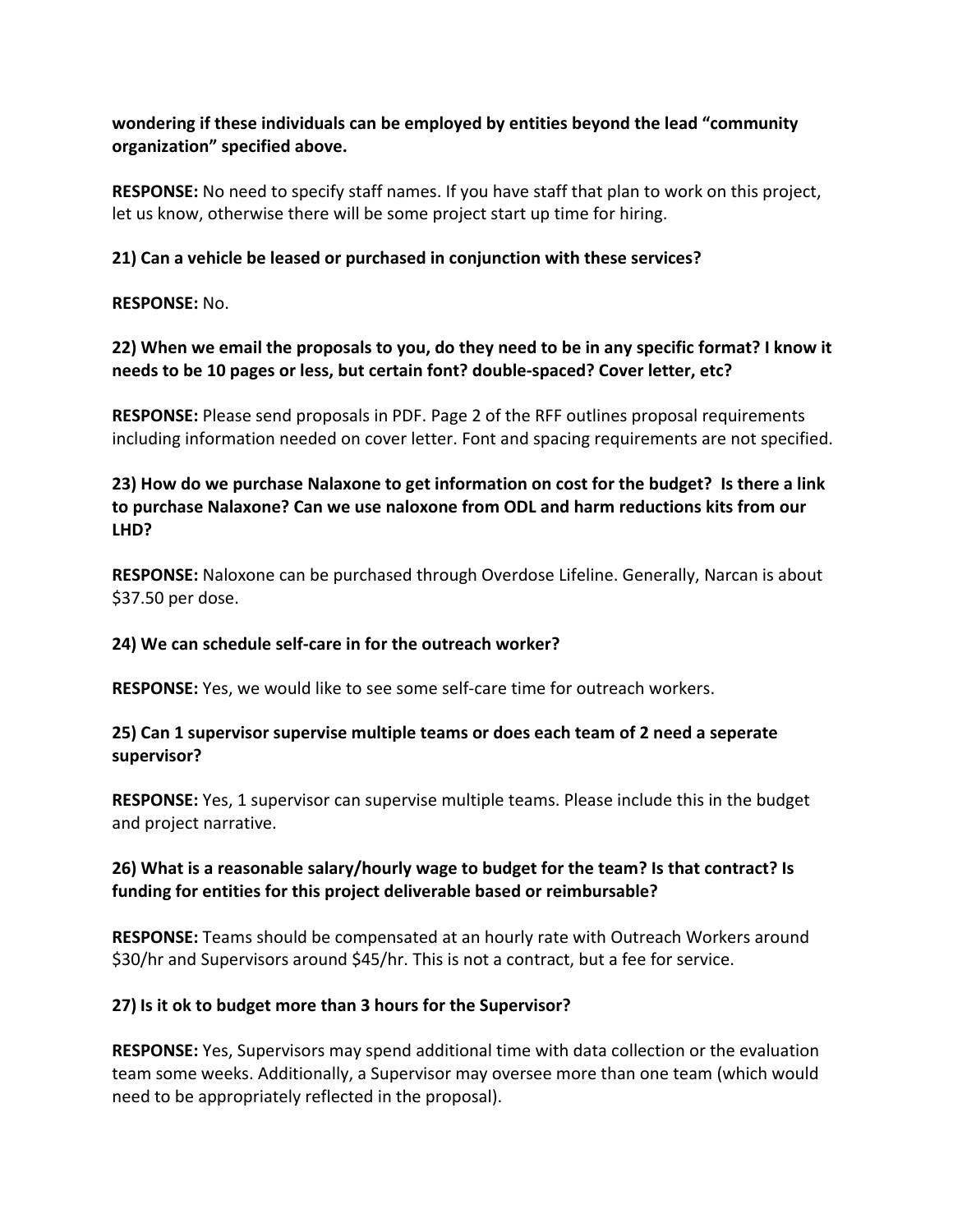#### **28) Do you need the budget to be a separate attachment?**

**RESPONSE:** No, it is included in the 10 page maximum for the proposal.

**29) Can we include in the budget a stipend for our local community coalition that is working on addictions issues? They will be working on the harm reduction kits and other community outreach?**

**RESPONSE:** This can be outlined in the budget. It's recommended that the grant award is used for staff time & purchasing harm reduction kits, as this is how the \$140,000 award was determined.

#### **30) Are indirect costs allowed?**

**RESPONSE:** This can be outlined in the budget. It's recommended that the grant award is used for staff time & purchasing harm reduction kits, as this is how the \$140,000 award was determined.

**31) Are there any other document requests for the proposal that we need to complete prior to or to add to submission? Page 4 says "Proposal narratives should not exceed 10 pages in length (does not apply to additional document requests)". I just want to make sure I did not miss anything.** 

**RESPONSE:** No, proposals should include: (1) Cover letter with contact information (2) Project narrative (need for the project, plan of operation, applicant experience and quality of key personnel) (3) Budget. The entire proposal should not exceed 10 pages.

## **32) Does the supervisor need to have social work credentials or any other credentials to be considered a "supervisor"?**

**RESPONSE:** Supervisors should have demonstrated supervisory experience, as well as experience working in harm reduction.

## **33) Are we allowed to budget for any technology to cover data collection when teams are in the field?**

**RESPONSE:** DMHA will work with each team to determine an appropriate data collection method. If cost is a concern, teams may use paper and pencil to record data while doing street outreach, and then data can be entered into the appropriate record keeping system once back in the office.

## **34) Are fentanyl testing strips allowed to be purchased for the harm reduction kits?**